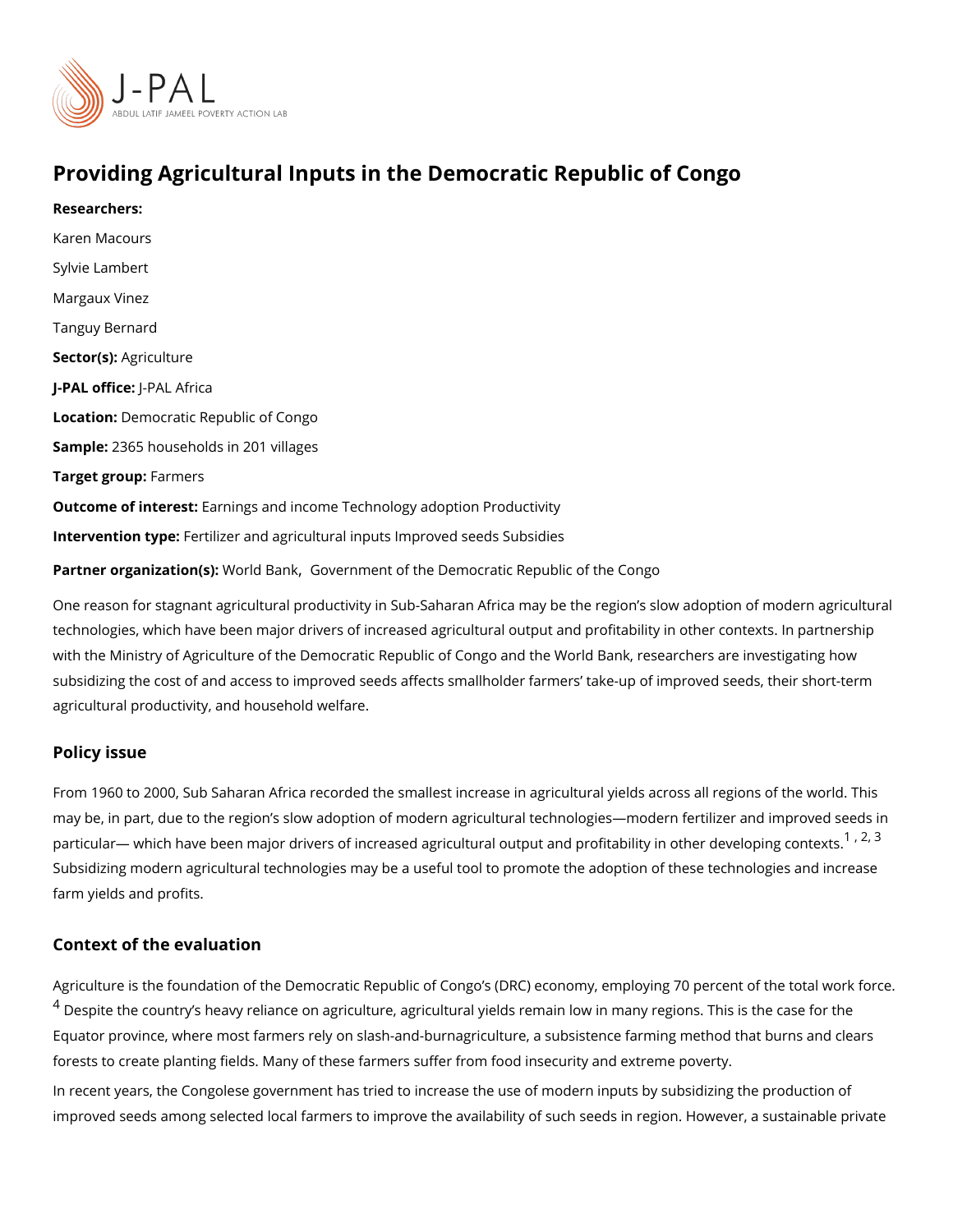<span id="page-1-0"></span>seed market will only develop if farmers in the region are willing and able to purchase these improved seeds.

# **Details of the intervention**

In partnership with the DRC Ministry of Agriculture and the World Bank, researchers are investigating how subsidizing improved seeds affects smallholder farmers' take-up of these products, their short-term agricultural productivity, and household welfare. From a sample of 92 villages in the Equator province, researchers randomly assigned villages to one of three groups:

- Seed vouchers: In 25 villages, researchers organized public lotteries to distribute seed vouchers that allowed recipients to purchase improved seeds at a discounted price; all households in a village were eligible to enter the lottery. Vouchers offered a 30, 60, 90 or 100 percent discount and could be used to buy a maximum of 10 kg of improved cereal or legume seeds (or improved cassava cuttings). Voucher recipients had to redeem their vouchers at the seed store, generally located in nearby towns.
- Seed vouchers and seed delivery: In 35 villages, researchers conducted seed voucher lotteries as described above and additionally directly distributed the seeds in the villages by truck. Farmers could either redeem their vouchers when the truck passed through their village or could go to the seed store in the closest town.
- Comparison group: The remaining 32 villages did not receive improved-seed vouchers or seed delivery.

The 92 villages were a subsample of a larger group of 201 villages that took part in a larger extension experiment. The extension intervention was implemented by local NGOs who organized a group of farmers from a targeted village around a demonstration plot. An extension agent was in charge of the introduction of the new seeds and adapted practices, and the group works in common on the field, following the indications given by the agent. Here again there are 3 groups:

- Extension targeting men: In a first set of 67 randomly chosen villages most members of the group are men
- Extension targeting women: In the second randomly chosen 67 villages the extension agents had to organize groups around the demonstration plots with a majority of women.
- Comparison group: Finally the remaining 67 villages did not receive extension

The seed voucher experiment was randomized orthogonally on the extension experiment.

Researchers conducted three follow-up surveys (four, eleven, and eighteen months after the beginning of the program) to assess seed take-up, farm yields and profits, household welfare, and child nutrition and mortality.

# **Results and policy lessons**

Evaluation ongoing, results forthcoming.

1. World Bank, 2007. Agriculture for Development. World Development Report 2008. World Bank. Washington DC

2. Macours, Karen, 2019. Farmers' demand and the traits and diffusion of agricultural innovations in developing countries,Annual Review of Resource Economics, 11

3. Foreign Agricultural Organization. 2012. Foreign Agricultural Investment Country Profile: Democratic Republic of the Congo (DRC). Rome: Foreign Agricultural Organization.